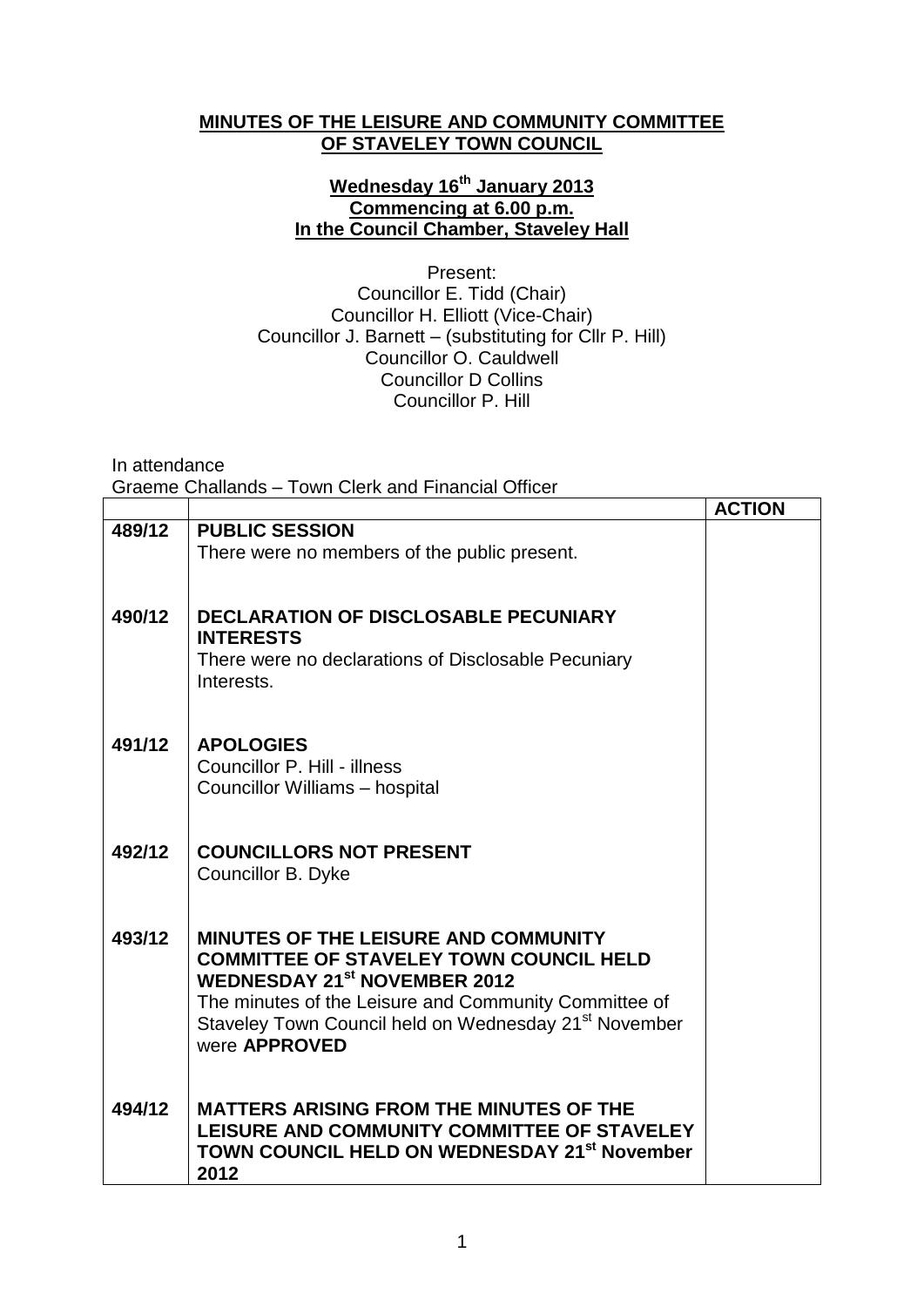|        | 409/12                                                                                                                                                                                                                                                                                                                                                                                                                                                                                                                                                                                                                                                                                                                                                                                                                                                                                    |                              |
|--------|-------------------------------------------------------------------------------------------------------------------------------------------------------------------------------------------------------------------------------------------------------------------------------------------------------------------------------------------------------------------------------------------------------------------------------------------------------------------------------------------------------------------------------------------------------------------------------------------------------------------------------------------------------------------------------------------------------------------------------------------------------------------------------------------------------------------------------------------------------------------------------------------|------------------------------|
|        | Councillor A. Hill raised the issue of the Christmas Lights.<br>The Town Clerk reported that enquiries had been made with<br>Festival Lights wholly owned by Bradford City Council to<br>take over the Christmas Lights operation - maintenance,<br>erection, demounting etc. in an effort to avoid the problems<br>experienced every year. Staff had fully catalogued the<br>Staveley Town Council lights. There had once again been a<br>problem with vandalism in the Market Square where<br>Christmas Tree lights had been vandalised. A CCTV<br>cameral may prevent this but the general low level of<br>illumination in the Square may not help. Councillor A. Hill<br>undertook to raise this with the appropriate Cabinet Member<br>at Chesterfield Borough Council. The Town Clerk also<br>reported an issue regarding the Market electrical supply that<br>was being addressed. | CIIr A. Hill                 |
| 495/12 | <b>STAVELEY IN BLOOM</b><br>Members looked at the East Midlands In Bloom Newsletter<br>with the dates for 2013.                                                                                                                                                                                                                                                                                                                                                                                                                                                                                                                                                                                                                                                                                                                                                                           |                              |
|        | It was agreed the Town Clerk would ask staff members if<br>any of them wanted to take the lead on Staveley In Bloom<br>including attending the Seminar on 20 <sup>th</sup> February 2013 in<br>Loughborough.                                                                                                                                                                                                                                                                                                                                                                                                                                                                                                                                                                                                                                                                              | <b>GC</b>                    |
|        | Members were keen that Staveley achieve a Silver in 2013.<br>They also expressed an interest in being involved with the<br>plans for the Northern Loop roundabout, involving Staveley<br>Hall Garden Centre, Chesterfield Canal Trust and Barrow<br>Hill Engine Sheds.                                                                                                                                                                                                                                                                                                                                                                                                                                                                                                                                                                                                                    |                              |
|        | The Town Clerk raised the concern over the Chevron<br>roundabout which continued to deteriorate, despite requests<br>to Derbyshire County Council Highways. Its condition would<br>affect Staveley's entry into East Midlands In Bloom. The<br>Town Clerk also raised the possibility of planting poppies<br>around the area in 2014 as part of the commemoration of<br>the start of World War I. The route would be planned nearer<br>the time to show Staveley at its best.                                                                                                                                                                                                                                                                                                                                                                                                             |                              |
| 496/12 | <b>STAVELEY FEAST 2013</b>                                                                                                                                                                                                                                                                                                                                                                                                                                                                                                                                                                                                                                                                                                                                                                                                                                                                |                              |
|        | The Town Clerk informed the meeting that the main events                                                                                                                                                                                                                                                                                                                                                                                                                                                                                                                                                                                                                                                                                                                                                                                                                                  |                              |
|        | of the Canal Festival and Beer Festival/Brass Band<br>Concerts were in hand. The proposed Budget for 2013-                                                                                                                                                                                                                                                                                                                                                                                                                                                                                                                                                                                                                                                                                                                                                                                |                              |
|        | 2014 contained a healthy amount for Feast events and he                                                                                                                                                                                                                                                                                                                                                                                                                                                                                                                                                                                                                                                                                                                                                                                                                                   |                              |
|        | suggested Members submitted ideas for Feast events as<br>soon as possible so they could be worked up in good time.                                                                                                                                                                                                                                                                                                                                                                                                                                                                                                                                                                                                                                                                                                                                                                        | <b>All</b><br><b>Members</b> |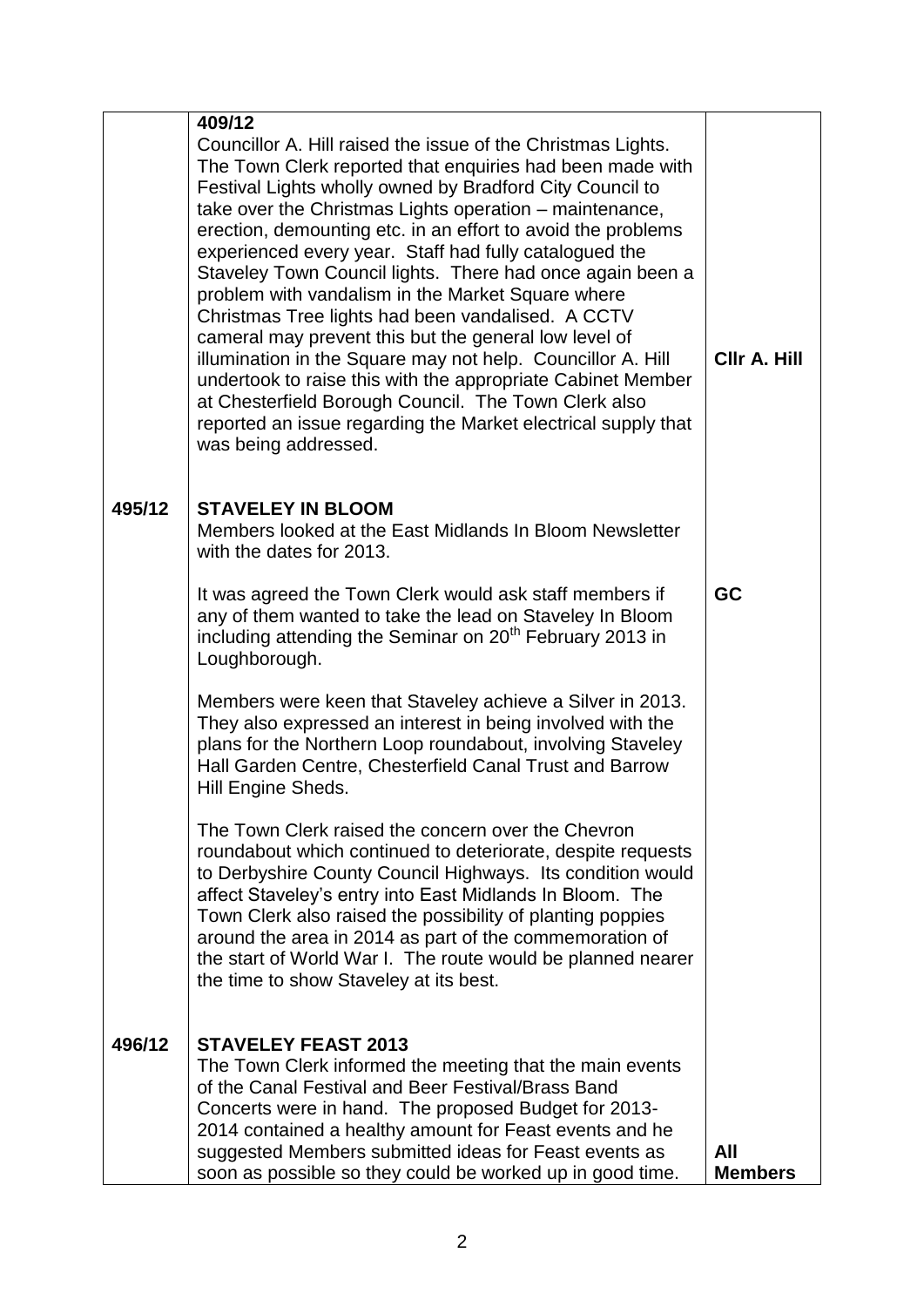| 497/12 | <b>SUMMER ACTIVITIES SCHEMES 2013</b><br>The Town Clerk reported that there was nothing to add to<br>previous reports. Councillor Tidd asked if Ian Haddock had<br>been in touch with Norbriggs School. The Town Clerk<br>responded he was not aware but would raise it with Ian. He<br>would also chase those schools who had not responded.                                                                                                                                                                                                                                                                          | <b>ICH/GC</b> |
|--------|------------------------------------------------------------------------------------------------------------------------------------------------------------------------------------------------------------------------------------------------------------------------------------------------------------------------------------------------------------------------------------------------------------------------------------------------------------------------------------------------------------------------------------------------------------------------------------------------------------------------|---------------|
| 498/12 | <b>COMMUNITY BONFIRE AND FIREWORK DISPLAY 2012</b><br>The Town Clerk reported that it may be that this year's event<br>would be a joint project with Chesterfield Borough Council<br>and the venue be Pools Brook Country Park.                                                                                                                                                                                                                                                                                                                                                                                        |               |
|        | Issues that would arise could involve dates: Chesterfield<br>Borough Council historically hold their event on November<br>5 <sup>th</sup> whereas Staveley Town Council have held their event on<br>the Saturday nearest November 5 <sup>th</sup> . This in our experience<br>was preferred by staff, volunteers and the public. Qualified<br>Security Staff may be a requirement from Derbyshire County<br>Council. Lastly substantial lengths of fencing would be<br>needed.                                                                                                                                         |               |
| 499/12 | <b>REMEMBRANCE DAY PARADE 2013</b><br>It was agreed that staff time and other costs would be<br>monitored so a proper budget could be drawn up for 2014.                                                                                                                                                                                                                                                                                                                                                                                                                                                               | <b>ICH</b>    |
|        | The Town Clerk felt it was an appropriate time to outline<br>possibilities for the World War I Commemoration in 2014<br>which could include proposals to improve the Garden of<br>Remembrance. Councillor Elliott raised the matter of<br>refreshments for the Parade this year. It was agreed a sum<br>of £60 should cover the ingredients. The arrangements for<br>2013 had been greatly valued. The Town Clerk reported on<br>offers of help for World War I from Staveley Armed Forces<br>and Veterans' Association and Diane from LINKS who had<br>offered her services to write fundraising bids free of charge. |               |
| 500/12 | <b>ALLOTMENTS</b><br>The Town Clerk reported he would be meeting up with John<br>Hempshall of the Mastin Moor Allotment Association.                                                                                                                                                                                                                                                                                                                                                                                                                                                                                   |               |
|        | He also reported that he had offered the use of Staveley<br>Town Council staff to trim hedges at the site at wage cost<br>plus a third for on costs.                                                                                                                                                                                                                                                                                                                                                                                                                                                                   |               |
|        |                                                                                                                                                                                                                                                                                                                                                                                                                                                                                                                                                                                                                        |               |